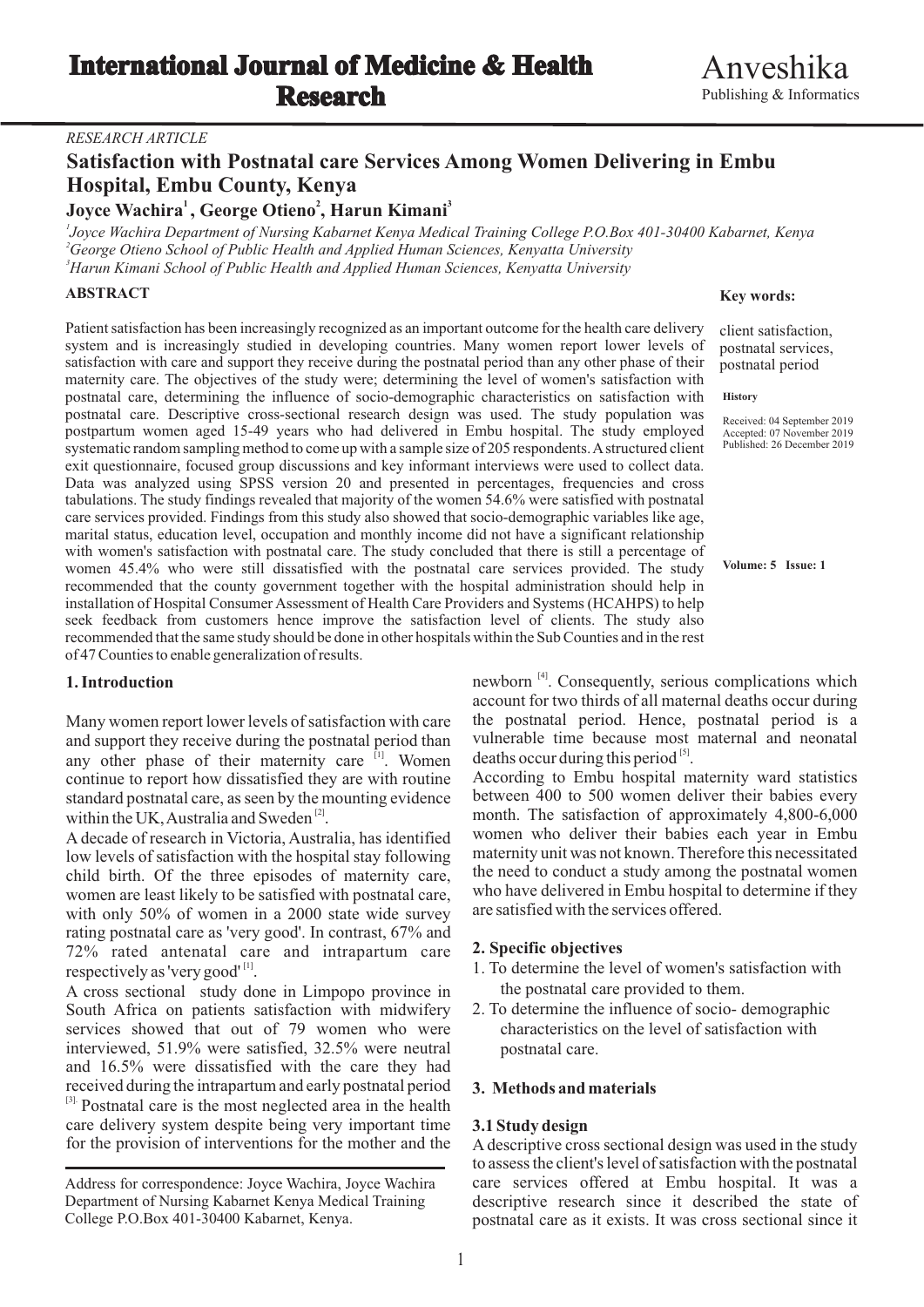The research target population were the postnatal variables. Statistical package for social sciences (SPSS) mothers who had delivered in Embu hospital, either version 20 was used. Qualitative data from the FGD's normal or Caesarian section delivery. From the facility and interviews was analyzed thematically to identify data approximately 450 women deliver in the facility on recurring issues that appeared during the analysis of monthly basis.  $data$ .

**3.3 Inclusion criteria and exclusion criteria 3.8 Logistical and Ethical considerations**<br>The study included postnatal mothers who had delivered Authority to conduct this research was a healthy infant in Embu hospital and willing to Kenyatta University Research and Ethics Committee.<br>
participate in the study. Health care providers working in Research permit was also sought from National participate in the study. Health care providers working in Research permit was also sought from National postnatal unit in Embu hospital were also included. It Commission for Science and Technology (NACOSTI). excluded postnatal mothers who had delivered Permission was also sought from the Ministry of elsewhere or at home since this could not give the actual Education, County Director of Health, County satisfaction with the services in this facility. Women Commissioner of Embu and the Embu hospital with major postpartum complications like puerperal administration. During the study the participants were psychosis were also excluded.<br>given a written informed consent to participate in the

## **3.4 Sampling technique and sample size determination 4. Results**

The sampling method applied was systematic random sampling technique. This involved selection of every  $K^{\text{th}}$  **4.1 Characteristics of the study participants**<br>case from a list (sampling frame) The  $K^{\text{th}}$  (sampling Sociodemographic characteristics of the respondents case from a list (sampling frame). The  $K^h$  (sampling Sociodemographic characteristics of the respondents interval) was established by dividing the study The sociodemographic characteristics are outlined in nonulation by the desired sample size. The sampling Table 1. Majority were married (75.6%) with only population by the desired sample size. The sampling Table 1. Majority were married  $(75.6%)$  with only the desired sample size. The sampling  $(2.9%)$  who were separated. Those who were aged frame was established from the admission/discharge  $(2.9\%)$  who were separated. Those who were aged register in the nost natal ward Therefore 450 was divided between 15 and 24 years constituted 31.2% of the study between 15 and 24 years constituted 31.2% of the study<br>by 205 This gave 2.19 which is approximately 2 Fyery participants while 40.5% and 11.2% were in the age by 205. This gave 2.19, which is approximately 2. Every participants while 40.5% and 11.2% were in the age  $2^{nd}$  woman in the list of the nostnatal register was range of 24 to 34 years and 45 years and above,  $2<sup>nd</sup>$  woman in the list of the postnatal register was range of 24 to 34 years and 45 years and above,  $28.8\%$  and 43.4% of the starting point respectively. Additionally, 28.8% and 43.4% of the selected to participate in this study. The starting point respectively. Additionally, 28.8% and 43.4% of the study participants had schooled up to primary and was determined by picking of a random number Fischer was determined by picking of a random number. Fischer study participants had schooled up to primary and det al. 1998 sample size formulae was used and the secondary school level respectively. Analysis of the et al, 1998 sample size formulae was used and the sample size was 205 respondents.<br>sample size was 205 respondents.

interviews and focused group discussion were used to a monthly income of more than KSh. 40,000.<br>a monthly income of more than KSh. 40,000.

Data collection was done after receiving a letter of Table 2 presents the obstetric characteristics of the controval from the medical superintendent Embu Level respondents. Asked about the number of times they had approval from the medical superintendent, Embu Level respondents. Asked about the number of times they had<br>5 hospital. The study subjects filled a letter of consent visited the hospital, 44.4% and 28.8% of the respondents 5 hospital. The study subjects filled a letter of consent visited the hospital, 44.4% and 28.8% of the respondents indicating their williamess to participate in this study said that it was the first and second time respect indicating their willingness to participate in this study. Said that it was the first and second time respectively.<br>They were assured of confidentiality purpose of study. Those who had not had an admission during the previ They were assured of confidentiality, purpose of study<br>were the previous and not had not had an admission during the previous<br>delivery were 52.7%. Most of the respondents had was explained, potential benefits and potential risk delivery were 52.7%. Most of the respondents had expociated with participation. Data was collected on normal/vaginal delivery (66.3%) and their neonates associated with participation. Data was collected on  $\frac{100 \text{ m} \cdot \text{m}}{200 \text{ m} \cdot \text{m}}$  and their neonates daily basis from morning to evening including weekends were boys (56.6%). In addition, 42.0%, 24.9% and daily basis from morning to evening including weekends<br>for a period of 1 month. On daily basis the reception and  $16.6\%$  of the mothers who were interviewed in this study 16.6% of the mothers who were interviewed<br>counterchecked for accuracy and completeness of the had one, two and three children respectively. counterchecked for accuracy and completeness of the filled questionnaires and all completed questionnaires was given numbers after completing the work. Focused group discussions were also conducted and each group involved a group of 6-8 women. The information was recorded and stored for easy analysis.

# *International Journal of Medaicine & Health Research*

studied individuals at one point in time. The study computer. The collected quantitative data was subjected utilized both qualitative and quantitative approaches of to descriptive statistics namely frequencies and data collection for purposes of triangulation. Prequency tables were used for data percentages. Frequency tables were used for data presentation and easy interpretation. Inferential **3.2 Study population** statistics were also be used to test association between version 20 was used. Qualitative data from the FGD's

Authority to conduct this research was sought from Commission for Science and Technology (NACOSTI). given a written informed consent to participate in the study and confidentiality was maintained.

unemployed while 28.8% and 43.4% of the respondents **3.5 Data collection tools**<br>Client exit interview questionnaires key informant Respondents who earned less than KSh. 10,000 per Client exit interview questionnaires, key informant<br>interviews and focused group discussion were used to month were  $37.1\%$ . Further,  $2.3\%$  of the respondents had

**4.2 Obstetric characteristics of respondents**<br>Data collection was done after receiving a letter of Table 2 presents the obstetric characteristics of the

# **3.7 Data analysis**

Quantitative data was coded, sorted and entered into the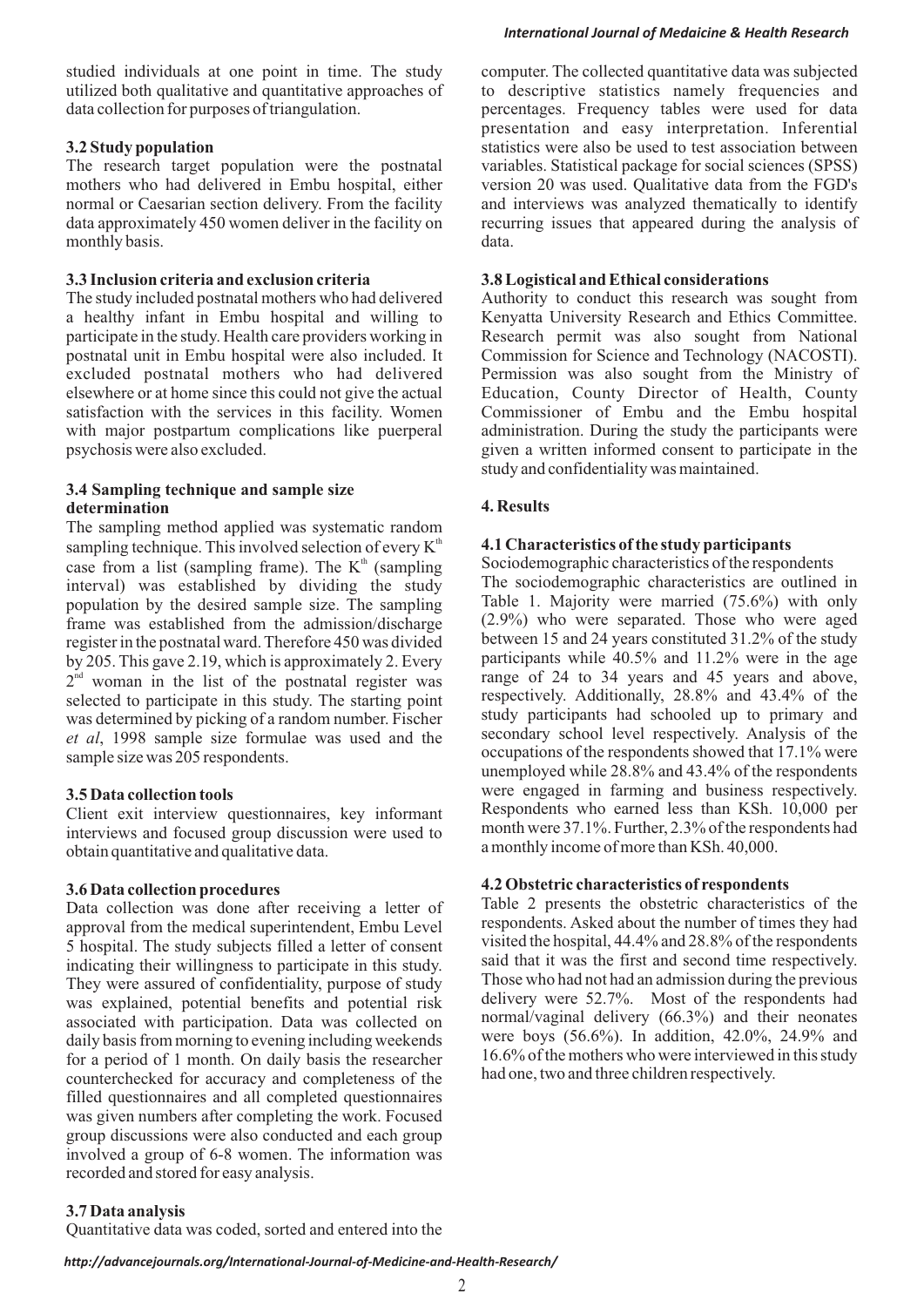| Characteristic            | Number $(n=205)$ | $\frac{0}{0}$ |
|---------------------------|------------------|---------------|
| Age (years)               |                  |               |
| $15 - 24$                 | 64               | 31.2          |
| $24 - 34$                 | 83               | 40.5          |
| $35 - 44$                 | 35               | 17.1          |
| $=45$                     | 23               | 11.2          |
| Marital status            |                  |               |
| Single                    | 41               | 20            |
| Married                   | 155              | 75.6          |
| Divorced                  | 3                | 1.5           |
| Separated                 | 6                | 2.9           |
| Education                 |                  |               |
| Primary                   | 59               | 28.8          |
| Secondary                 | 89               | 43.4          |
| College                   | 43               | 21.0          |
| University                | 14               | 6.8           |
| Occupation                |                  |               |
| Agriculture/Farmer        | 46               | 22.4          |
| Businesswoman             | 57               | 27.8          |
| Employed (public/private) | 35               | 17.1          |
| Unemployed                | 63               | 30.7          |
| Others/student            | $\overline{4}$   | 2.0           |
| Monthly income (KSh.)     |                  |               |
| Below 10,000              | 76               | 37.1          |
| $10,000 - 20,000$         | 53               | 25.9          |
| $21,000 - 30,000$         | 51               | 24.9          |
| $31,000 - 40,000$         | 20               | 9.8           |
| > 40,000                  | 5                | 2.3           |

**Table : 1** Sociodemographic characteristics of the respondents.

| Characteristic                         | Frequency (n=205) | $\frac{0}{0}$ |
|----------------------------------------|-------------------|---------------|
| <b>Times attended Embu Hospital</b>    |                   |               |
| First time                             | 91                | 44.4          |
| Twice                                  | 59                | 28.8          |
| Thrice                                 | 25                | 12.2          |
| $=4$                                   | 30                | 14.6          |
| Admission during the previous delivery |                   |               |
| Yes                                    | 97                | 47.3          |
| No                                     | 108               | 52.7          |
| Mode of delivery                       |                   |               |
| Normal/vaginal delivery                | 136               | 66.3          |
| Caesarian section                      | 69                | 33.7          |
| Baby's sex                             |                   |               |
| Male                                   | 116               | 56.6          |
| Female                                 | 89                | 43.4          |
| Number of children                     |                   |               |
| None                                   | 24                | 11.7          |
| 1                                      | 86                | 42.0          |
| $\overline{2}$                         | 51                | 24.9          |
| 3                                      | 34                | 16.6          |
| $\overline{4}$                         | $\overline{7}$    | 3.4           |
| More than 4                            | 3                 | 1.5           |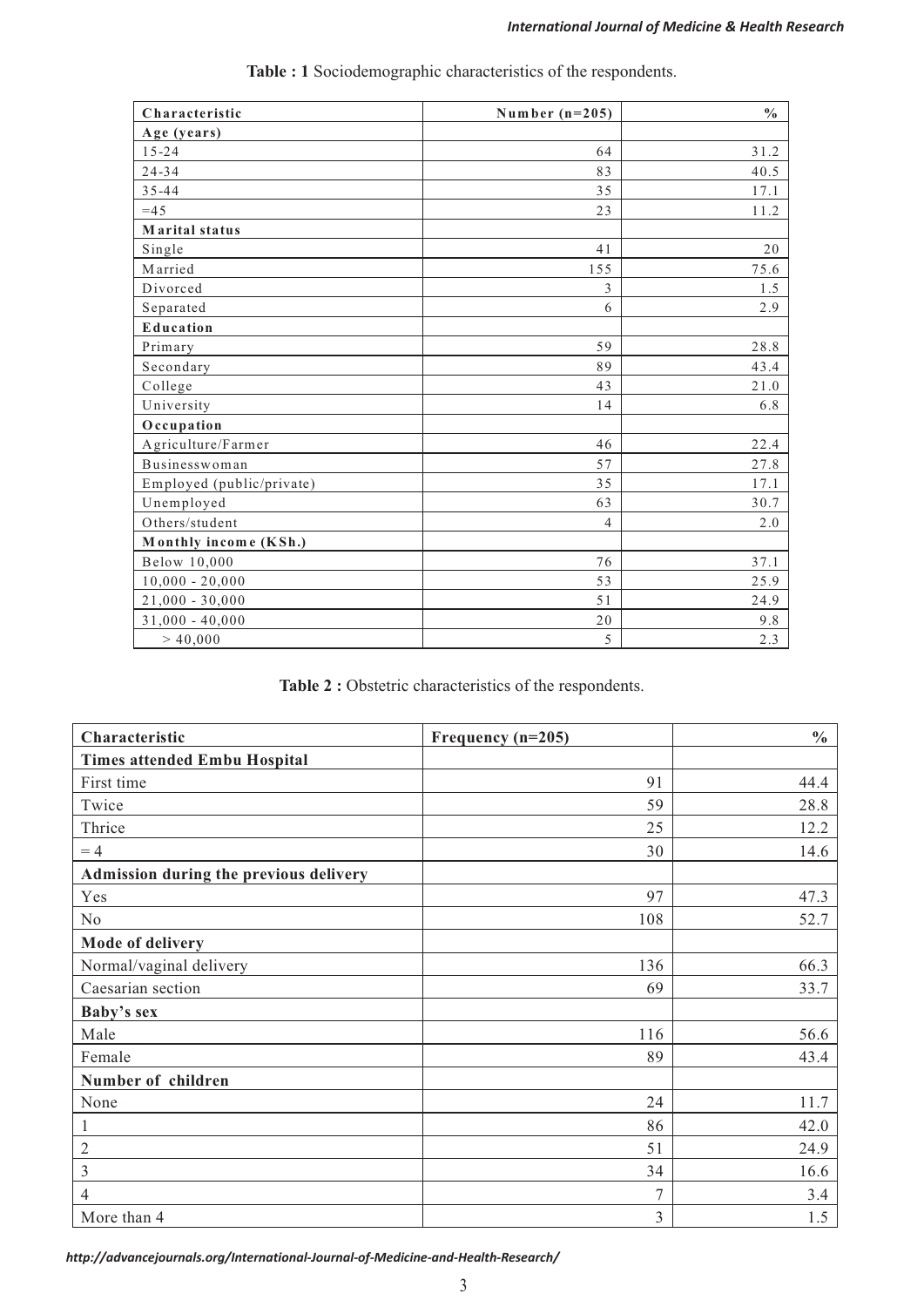# **Services** Hospital). However the key informants were of the

The findings on the seventeen items used to determine opinion that the staff –patient ratio was short of what is the client's satisfaction with postnatal care services recommended. One key informant was of the opinion offered at Embu Hospital are shown in Table 3. The that "There is need to increase the number of staff. The items with the highest satisfaction scores were: 'I was shortage of staff is making us not to deliver the best given a birth notification for my baby' (95.1%), 'I was services since we are not able to attend to all patients". educated about immunization and weaning of my<br>baby This was further reaffirmed by an informant who<br>baby (94.6%), T was assisted to position my baby<br>reported that "More nurses should be employed to baby'(94.6%), 'I was assisted to position my baby during and after feeding and was taught to burp my baby ensure the NCK ratio of 1:6 and ensure at least 3 nurses after breast feeding' (91.7%), 'I was informed about the per shift" (Key informant, Embu Hospital). family planning methods and when to start' (92.7%) and 'I was advised on the postpartum visits and their **4.4 Association between satisfaction with postnatal**  importance'(95.1%). The lowest satisfaction scores **care services, socio-demographic attributes and**  were recorded for the items: 'The nurses checked my **selected obstetric factors** vital signs frequently' (52.7%), 'I was taught about Table 4 and 5 presents the findings on the evaluation of involution of the uterus' (52.7%), 'I was assisted in early the relationship between socio-demographic attributes ambulation' (42.4%), 'I was told regarding lochia of the study participants, selected obstetric factors and (discharge) flow and was told how to detect excessive satisfaction with postnatal care services. Being the first bleeding during the postnatal period'( $70.2\%$ ). The visit to the hospital was associated with 80% higher overall satisfaction of the postnatal women in Embu odds of being satisfied with PNC (odds ratio 1.798 hospital was 54.6%. These findings were further (95% confidence interval (CI) 1.026 - 3.153), p= verified from an FGD where a participant reported that 0.040). Women who had normal vaginal delivery were "When I came to this hospital I expected it was better about 61% less likely to be satisfied with PNC when than other public hospitals but Iam disappointed" (FGD compared to their counterparts who had a Caesarian participant, Embu Hospital). Another participant section delivery (OR 0.389 (95% CI 0.211 - 0.718),  $p =$ reported that "I am dissatisfied with the services in this 0.002). The rest of the attributes were not statistically facility because students are not supervised by qualified significantly predictive of satisfaction with postnatal staff, some staff have poor attitude, there are few nurses care. They included age, marital status, education, on night duty and more attention is given to the occupation, monthly income, being admitted during the primigravidas" (FGD participant, Embu hospital). previous delivery, number of children and sex of the

Most key informant felt that the women were satisfied baby. A significantly lower proportion of satisfaction with the postnatal services given. One nurse reported with PNC was reported among mothers who had that "Mothers return to deliver here meaning the normal delivery when compared to those who had services are good". Another informant reported that "I delivered through Caesarian section (47.1% versus believe the women are satisfied since I have not 69.6% respectively).

**4.3 Evaluation of Satisfaction with Postnatal Care** experienced any complaints" (Key informants, Embu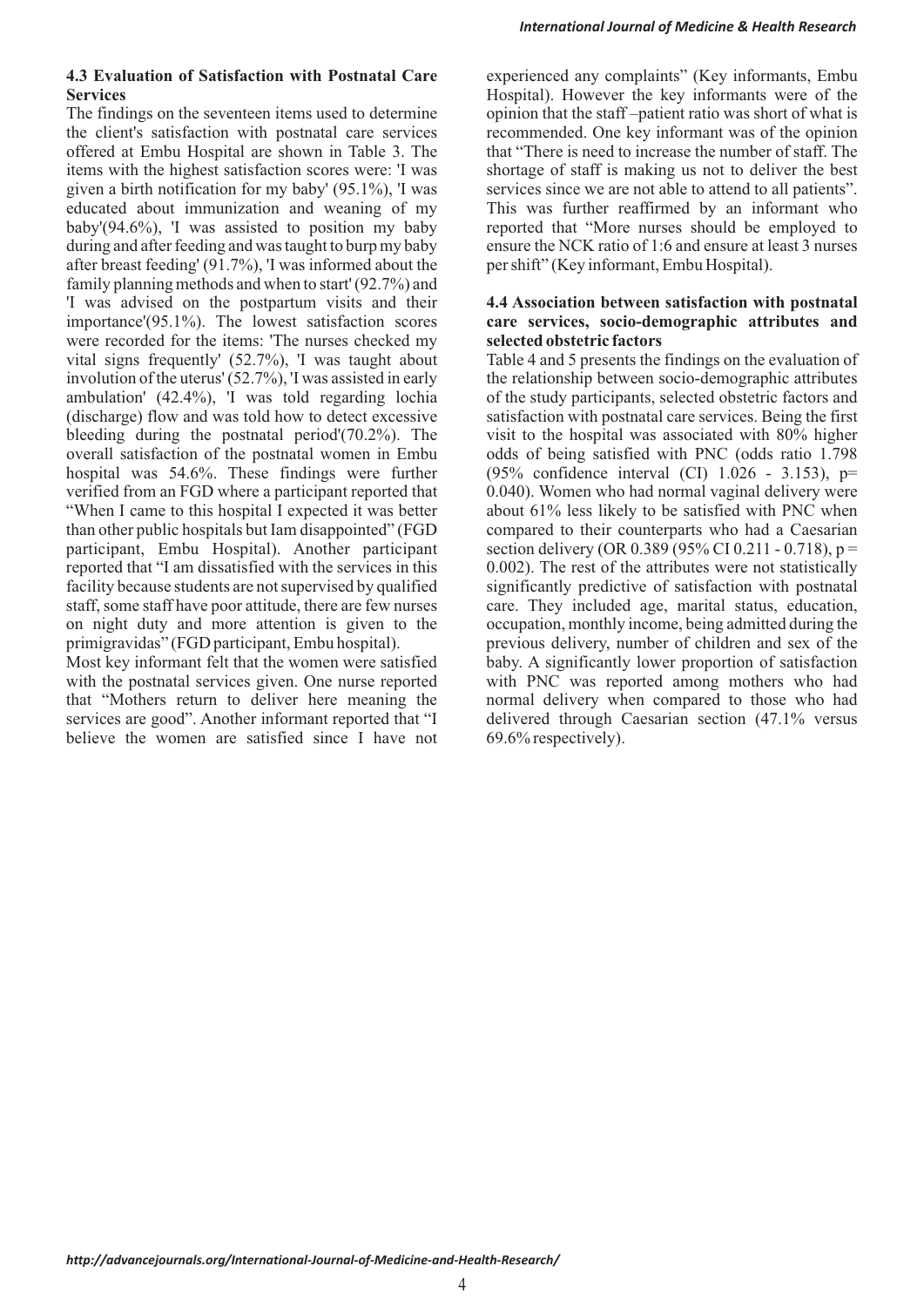| No.            | <b>Item</b>                                                                                                                | <b>Satisfied</b> | <b>Not</b><br>satisfied |
|----------------|----------------------------------------------------------------------------------------------------------------------------|------------------|-------------------------|
| $\mathbf{1}$   | I was assisted to go to the toilet and got information regarding<br>personal hygiene in the postnatal period               | 182(88.8)        | 23(11.2)                |
| $\mathfrak{2}$ | I was assisted in perineal toilet and informed regarding how to keep<br>my perineum hygienic                               | 180(87.8)        | 25(12.2)                |
| $\mathfrak{Z}$ | I was assisted in early ambulation(getting out of bed after C/S)                                                           | 87(42.4)         | 118(57.6)               |
| $\overline{4}$ | The nurses checked my vital signs frequently.                                                                              | 108(52.7)        | 97(47.3)                |
| $\overline{5}$ | I was taught about involution of the uterus.                                                                               | 108(52.7)        | 97(47.3)                |
| $\overline{6}$ | I was explained how to take care of my breasts and breast minor<br>problems in postnatal period and their management.      | 188(91.7)        | 17(8.3)                 |
| $\overline{7}$ | I was informed regarding nutrition, sleep and rest in the postpartum<br>period.                                            | 191(93.2)        | 14(6.8)                 |
| 8              | I was told regarding lochia (discharge) flow and was told how to<br>detect excessive bleeding during the postnatal period. | 144(70.2)        | 61(29.8)                |
| 9              | I was assisted with episiotomy care and told how to detect signs and<br>symptoms of infection.                             | 133(64.9)        | 72(35.1)                |
| 10             | I was informed about the family planning methods and when to start.                                                        | 190(92.7)        | 15(7.3)                 |
| 11             | I was advised on the postpartum visits and their importance.                                                               | 195(95.1)        | 10(4.9)                 |
| 12             | I was assisted with giving bath and diaper care, cord care, eye care for<br>the baby.                                      | 193(94.1)        | 12(5.9)                 |
| 13             | Nurses taught me on how to identify the signs of infection for the<br>baby.                                                | 189(92.2)        | 16(7.8)                 |
| 14             | I was assisted to position my baby during and after feeding and was<br>taught to burp my baby after breast feeding.        | 188(91.7)        | 17(8.3)                 |
| 15             | I was taught about rooming in, bonding and attachment.                                                                     | 184(89.8)        | 21(10.2)                |
| 16             | I was educated about immunization and weaning of my baby.                                                                  | 194(94.6)        | 11(5.4)                 |
| 17             | I was given a birth notification for my baby                                                                               | 195(95.1)        | 10(4.9)                 |
|                | Overall                                                                                                                    | 112(54.6)        | 93(45.4)                |

**Table 4:** Association between satisfaction with postnatal care services and sociodemographic factors**.** 

| Factor             |                  | <b>Satisfaction with PNC</b> | OR (95% CI)            | P-value |
|--------------------|------------------|------------------------------|------------------------|---------|
|                    | <b>Satisfied</b> | Not satisfied                |                        |         |
| Age (years)        |                  |                              |                        |         |
| $15 - 24$          | 31(48.4)         | 33(51.6)                     | $0.861(0.332 - 2.235)$ | 0.759   |
| $24 - 34$          | 48(57.8)         | 35(42.2)                     | $1.257(0.498 - 3.176)$ |         |
| $35 - 44$          | 21(60.0)         | 14(40.0)                     | $1.375(0.476 - 3.974)$ |         |
| 45 and above       | 12(52.2)         | 11(47.8)                     | Ref                    |         |
| Marital status     |                  |                              |                        |         |
| Single             | 26(52.0)         | 24(48.0)                     | $0.869(0.459 - 1.647)$ | 0.667   |
| M arried           | 86(55.5)         | 69(44.5)                     | Ref                    |         |
| Divorced           | 2(66.6)          | 1(33.4)                      |                        |         |
| Separated          | 4(66.6)          | 2(33.4)                      |                        |         |
| Education          |                  |                              |                        |         |
| Primary            | 32(54.2)         | 27(45.8)                     | $1.144(0.552 - 2.373)$ | 0.717   |
| Secondary          | 51(57.3)         | 38(42.7)                     | $1.296(0.664 - 2.527)$ |         |
| College            | 29(67.4)         | 14(32.5)                     | Ref                    |         |
| University         | 4(28.5)          | 10(71.4)                     |                        |         |
| Occupation         |                  |                              |                        |         |
| Farmer             | 27(58.7)         | 19(41.3)                     | $1.650(0.773 - 3.523)$ | 0.194   |
| $B/w$ om an        | 35(61.4)         | 22(38.6)                     | $1.848(0.901 - 3.787)$ |         |
| Employed           | 19(54.3)         | 16(45.7)                     | $1.379(0.607 - 3.132)$ |         |
| Unemployed/student | 31(46.3)         | 36(53.7)                     | Ref                    |         |
| Monthly income     |                  |                              |                        |         |
| below 10,000       | 38(50.0)         | 38(50.0)                     | $0.667(0.270-1.669)$   | 0.385   |
| 10,000-20,000      | 31(58.5)         | 22(41.5)                     | $0.939(0.356 - 2.475)$ |         |
| 21,000-30,000      | 28(54.9)         | 23(45.1)                     | $0.812(0.307 - 2.145)$ |         |
| > 30,000           | 15(60.0)         | 10(40.0)                     | Ref                    |         |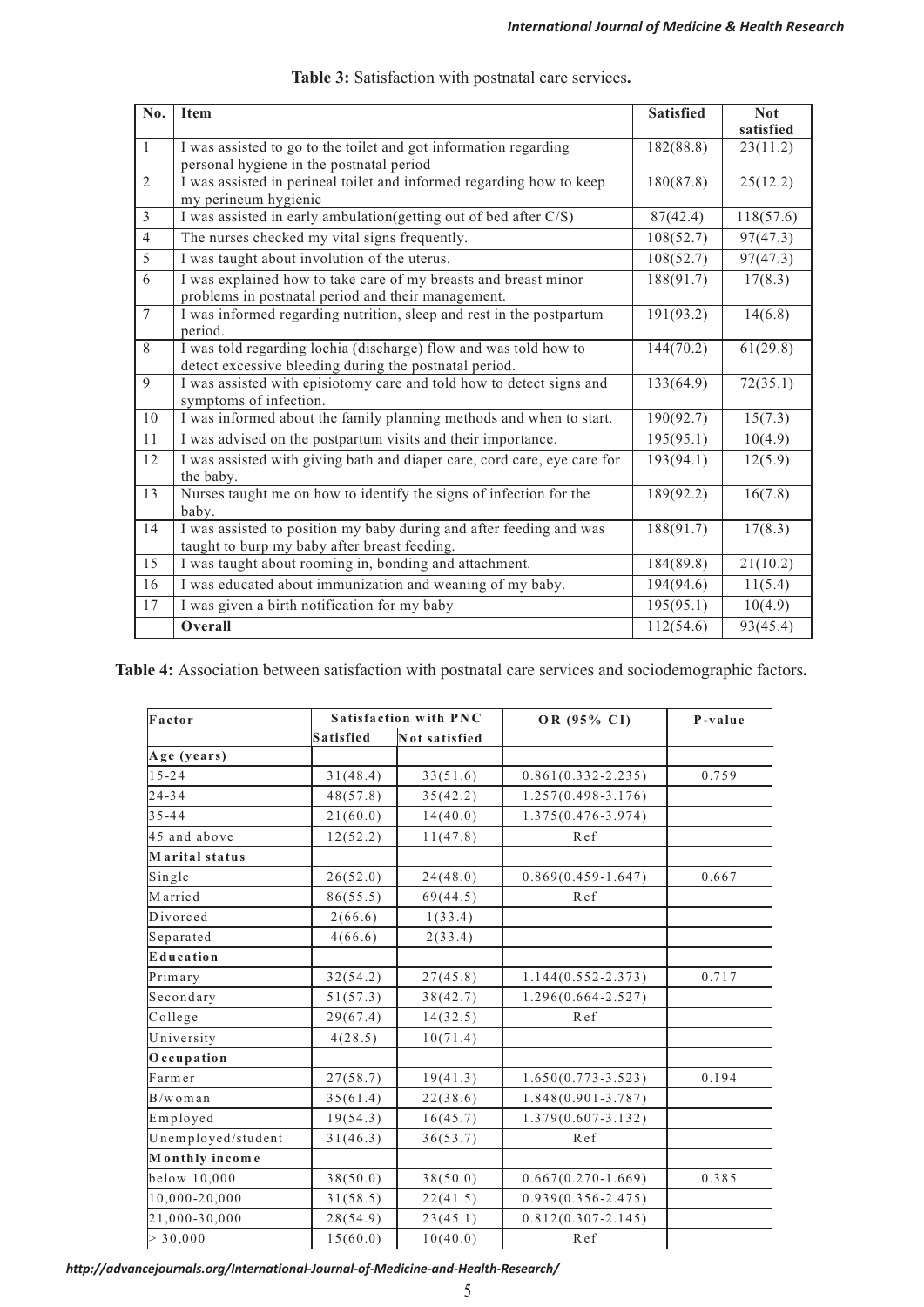| <b>First time attending Embu hospital</b> |          | OR (95% CI) | P-value                |       |
|-------------------------------------------|----------|-------------|------------------------|-------|
| Yes                                       | 57(62.6) | 34(37.4)    | 1.798(1.026-3.153)     | 0.040 |
| N <sub>o</sub>                            | 55(48.2) | 59(51.8)    | Ref                    |       |
| Admitted during previous delivery         |          |             |                        |       |
| Yes                                       | 50(51.5) | 47(48.5)    | $0.789(0.455 - 1.370)$ | 0.400 |
| No                                        | 62(57.4) | 46(42.6)    | Ref                    |       |
| <b>Number of children</b>                 |          |             |                        |       |
| None                                      | 13(54.2) | 11(45.8)    | $0.977(0.398 - 2.401)$ | 0.960 |
|                                           | 47(54.7) | 39(45.3)    | $0.997(0.560 - 1.791)$ |       |
| $2+$                                      | 52(54.7) | 43(45.3)    | Ref                    |       |
| <b>Mode of delivery</b>                   |          |             |                        |       |
| Normal vaginal delivery                   | 64(47.1) | 72(52.9)    | $0.389(0.211 - 0.718)$ | 0.002 |
| Caesarian section                         | 48(69.6) | 21(30.4)    | Ref                    |       |
| <b>Baby's sex</b>                         |          |             |                        |       |
| Male                                      | 68(58.6) | 48(41.4)    | 1.449(0.831-2.526)     | 0.191 |
| Female                                    | 44(49.4) | 45(50.6)    | Ref                    |       |

**Table 5:** Association between satisfaction with postnatal care services and selected obstetric characteristics.

# **5.1 Influence of socio demographic characteristics on satisfaction**

Findings from the study showed that there was no<br>significant association between the level of satisfaction differs with an Egyptian study on quality of postpartum significant association between the level of satisfaction differs with an Egyptian study on quality of postpartum<br>of postnatal women and the socio-demographic care which showed that housewives were more satisfied variables. The most satisfied women  $(57.8\%)$  were aged than women who were working  $\frac{100}{10}$ . between 24-34 years. Hence age partially influenced From this study women who delivered vaginally were

Marital status of the respondents was not significantly with a study conducted by Peterson *et al*, which showed associated with women's satisfaction level. This differed that adolescent post-caesarean mothers were less associated with women's satisfaction level. This differed that adolescent post-caesarean mothers were less with a study by Lui and Wang which showed a significant satisfied than the mothers who had delivered vaginally relationship between marital status and client satisfaction  $(P=0.026)^{[7]}$ .

 $[(-1.026)]^{1/4}$ .<br>Educational level was not significantly associated with Women become satisfied when they receive by Educational level was not significantly associated with Women become satisfied when they receive by Educational level was not significantly associated with Women become satisfied when they receive better and the level of satisfaction. The women's level of education good services after giving birth. The findings revealed the level of satisfaction. The women's level of education good services after giving birth. The findings revealed seemed not to have an important bearing on whether they that majority of the women (54.6%) were satisfied wi were satisfied with the postnatal services. These results the postnatal care provided to them with only 45.4% differ with study findings from North Iran on maternal being dissatisfied with the overall postnatal care satisfaction which showed a relationship between provided in Embu Hospital. This compares to a study by satisfaction which showed a relationship between provided in Embu Hospital. This compares to a study by satisfaction with health services and level of education Kanzawni to identify level of satisfaction of mothers on satisfaction with health services and level of education Kapzawni to identify level of satisfaction of mothers on (p=0.026). Greater satisfaction was associated with postnatal care which showed that majority of the mothers ( $p=0.026$ ). Greater satisfaction was associated with postnatal care which showed that majority of the mothers lower levels of education. Another study done by Lui and  $74\%$  were partially satisfied and 16% were found to lower levels of education. Another study done by Lui and  $\frac{74\%}{12}$  were partially satisfied and 16% were found to be Wang differs with the current study since it showed that dissatisfied  $\frac{1}{2}$ . Another study by Hi Wang differs with the current study since it showed that dissatisfied <sup>[12]</sup>. Another study by Hildingson on new patients with high levels of education had greater parent's satisfaction with postnatal care in a Swedish patients with high levels of education had greater parent's satisfaction with postnatal care in a Swedish satisfaction with nursing care than those with lesser hospital revealed that only 34% of the mothers were satisfaction with nursing care than those with lesser hospital revealed that only 34% of the mothers were education<sup>[7]</sup>. The distriction with the overall nosthatal care <sup>[2]</sup> The

The study also showed that there was no significant different findings may be due to difference in their relationship between satisfaction and the income earned cultural settings in providers and also receivers of by the women. This is similar to a study in Bangladesh on postnatal care. maternal satisfaction which showed that there is no<br>seconding to MOH and MPHS the key role of health<br>significant association between family income and the providers during the postnatal period includes:

**5. DISCUSSION** level of satisfaction <sup>[8]</sup>. However a study done in Sri lanka showed that women's satisfaction was associated with the income level  $[9]$ 

**satisfaction**<br> **Satisfaction**<br> **Findings** from the study showed that there was no<br> **Satisfaction**<br> **Findings** from the study showed that there was no<br> **Influence** on the women's level of satisfaction. This care which showed that housewives were more satisfied

satisfaction with younger women being more satisfied less satisfied than their counterparts who had delivered<br>than their older counterparts. This is contrary to a study via C/S with a P value of (0.002) Women who were also than their older counterparts. This is contrary to a study via C/S with a P value of (0.002). Women who were also<br>by Doborah on patient satisfaction with OPD services visiting Embu for their first time were more satisfied by Doborah on patient satisfaction with OPD services visiting Embu for their first time were more satisfied as which showed that age influences perception of care with compared to those who were visiting the facility for which showed that age influences perception of care with compared to those who were visiting the facility for older patients being more satisfied than the young  $\frac{[6]}{]}$ . consecutive times with a P value  $(0.040)$ . This differs satisfied than the mothers who had delivered vaginally  $[11]$ 

that majority of the women  $(54.6\%)$  were satisfied with education<sup>[7]</sup>. dissatisfied with the overall postnatal care <sup>[2]</sup>. The study also showed that there was no significant different findings may be due to difference in their cultural settings in providers and also receivers of

providers during the postnatal period includes: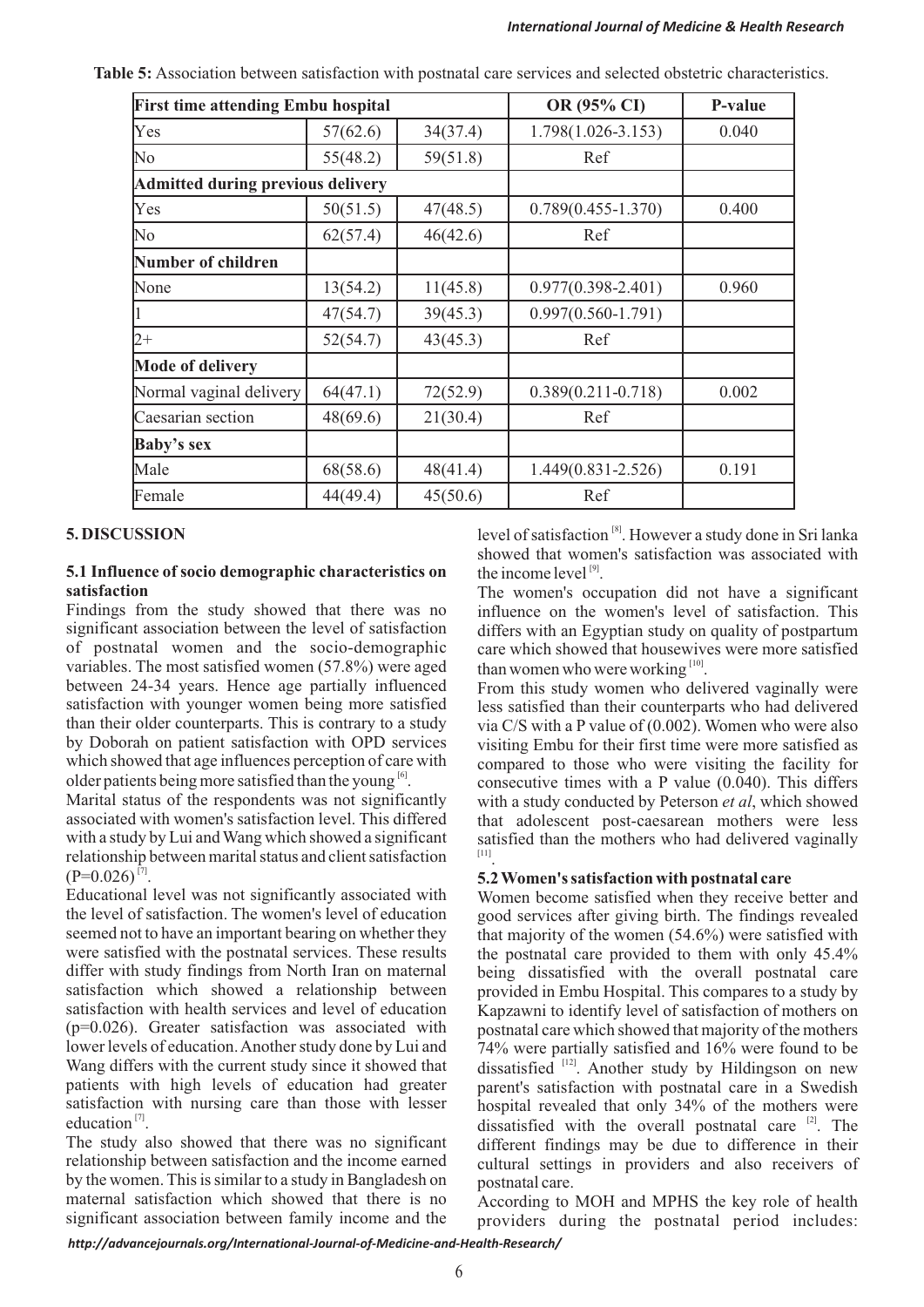monitoring of the vital signs, monitoring for signs of **CONCLUSION** abnormal bleeding, pallor, physical examination of both mother and baby, counseling the mother on The study concluded that there was no significant nutrition, breast feeding and infant care/self-care and association between socio-demographic nutrition, breast feeding and infant care/self-care and counseling on family planning, counseling on characteristics and the level of satisfaction with immunizations, teaching on signs of infections for both postnatal care. mother and baby <sup>[13]</sup>. All the ten key informants were The findings of this study also showed that majority of able to confirm that they provided these services to the women were satisfied with the postnatal care women during the postnatal period as prescribed by the provided to them, however there is still 45.4% who are women during the postnatal period as prescribed by the Ministry of Health and World health organization. not satisfied with the services. Hence the hospital still According to this study it was noted that more than needs to improve their services since women become 90% of the women were satisfied with information on satisfied when they receive better and good services family planning, breast care, information on nutrition, after giving birth. sleep and rest in the post-partum period, postpartum visits and their importance. However 57.6 % of the **REFERENCES** women were dissatisfied with assistance in early ambulation, 47.3% checking of the vital signs. In any [1]. Forster, DA, McLachlan, HL, Rayner, J, Yelland, J, health care setting the nurses have a major role in Gold, L, Rayner, S. (2008). The early postnatal period: health care setting the nurses have a major role in monitoring of clients vital signs in order to detect any Exploring women's views, expectations and maternal and neonatal complications postnatally. experiences of care using focus groups in Victoria, Women postnatally can get puerperal sepsis, Australia. BMC Pregnancy Childbirth. 8 (27). postpartum hemorrhage and mastitis. Neonates can [2]. Hildingsson, M. (2007). New parents' experiences of also get neonatal sepsis, Asphyxia as some of the postnatal care in Sweden. Women Birth.<br>complications which can easily be detected during [3] I umadi TG and Buch E (2011) Patie complications which can easily be detected during [3]. Lumadi, TG and Buch, E. (2011). Patient's satisfaction<br>monitoring of vital signs. Newburn and Bhavnani in a monitoring of vital signs. Newburn and Bhavnani in a with midwifery services at a regional hospital and its similar study postulated that women should be given similar study posuitated that women should be given<br>appropriate information and education relating to the<br>postnatal period <sup>[4]</sup>. This enables a woman make<br>informed choices regarding their care and that of the<br>labels and t baby and increases a woman's confidence and

According to WHO mothers require a lot of education pregnancy safer. WHO, Geneva, Switzerland.<br>And social support from the health worker to enable her [5]. Dhaher, E, Mikolajczyk R, Maxwell, A, and Kramer, A. and social support from the health worker to enable her [5]. Dhaher, E, Mikolajczyk R, Maxwell, A, and Kramer, A. and Social support from the health worker to enable her  $(2008)$ . Factors associated with lack of postnatal take good care of the baby  $^{[15]}$ . More than 90% of the (2008). Factors associated with lack of postnatal care mothers felt that nurses assisted them in baby care. among Palestinian women: A cross-sectional study of mothers felt that nurses assisted them in baby care, among Palestinian women: A cross-sectional study of nurses taught them how to identify signs of neonatal three clinics in the West bank. BMC Pregnancy nurses taught them how to identify signs of neonatal infections, taught them on breast attachment and Childbirth, Vol. 18, 8-26. positioning during breastfeeding and taught them [6]. Doborah, L. (1997). Consumerism reflexivity and the concerning immunizations. This study concurs to the medical encounter. Soc Sci Med. 45 (3):373-381. findings from Cairo where mothers suggested different ways of improving postpartum services. From that [7]. Liu, Y and Wang, G. (2007). Inpatient satisfaction with advice on breastfeeding, 62.3% suggested that health teaching hospital in China. Journal of Nursing Care<br>care providers should give necessary advice related to Cality.Vol.22, No.3, pp. 266-271.<br>
mother and baby. A study by Warren further showed<br>
that 26% of the respondents felt that midwives were<br>
later and baby. A study by Warren further showed<br>
(8). Hassan, A. (2007). Patient s very instrumental in instilling information on infant care $^{[16]}$ .

Bangladesh. Available at pdfs.semanticscholar.org/.<br>Majority of the women suggested the following to help<br>improve their satisfaction with postnatal care: Accessed on 10<sup>th</sup> May 2015.<br>Fundownent of more staff staff to super Employment of more staff, staff to supervise students, [9]. Senarath, U, Rodrigo, I and Fernando, D.N. (2006).<br>
Externation with hospital Factors determining client satisfaction with hospital<br>
Externation staff should chan staff should change their attitude, improve on general Factors determining client satisfaction with hospital<br>cleanliness of the ward and washrooms, paving more based perinatal care in Srilanka. Tropical Medicine and cleanliness of the ward and washrooms, paying more based perinatal care in Srilanka. Tropical attention to primigravidas and giving them more International Health, 11 (90, 1442-1457. attention to primigravidas and giving them more information, improving on availability of resources [10]. Lamadah, SM, El Ngger N, Mohammed HE. (2012). and close monitoring of patients progress. These Women's perspectives regarding the quality of findings differ from those of a study in Cairo where postpartum nursing care in Ain shams Maternity<br>mothers suggested the need for more advice on Hospital-Cairo Egypt Journal of American Science: 8 breastfeeding and increased time with the nurses  $^{8}$ . (2):366-317.

- 
- 
- 
- postpartum and postnatal care: Department of making<br>atisfaction with the care provided.<br>According to WHO mothers require a let of education pregnancy safer. WHO, Geneva, Switzerland.
	-
	-
	- nursing care, and factors influencing satisfaction in a
	- maternal and child health training institute in Dhaka,
	-
	- Hospital- Cairo Egypt. Journal of American Science: 8
	- [11]. Peterson, WE and Dicenso, A. (2002). A comparison of adolescent and adult mothers satisfaction with their